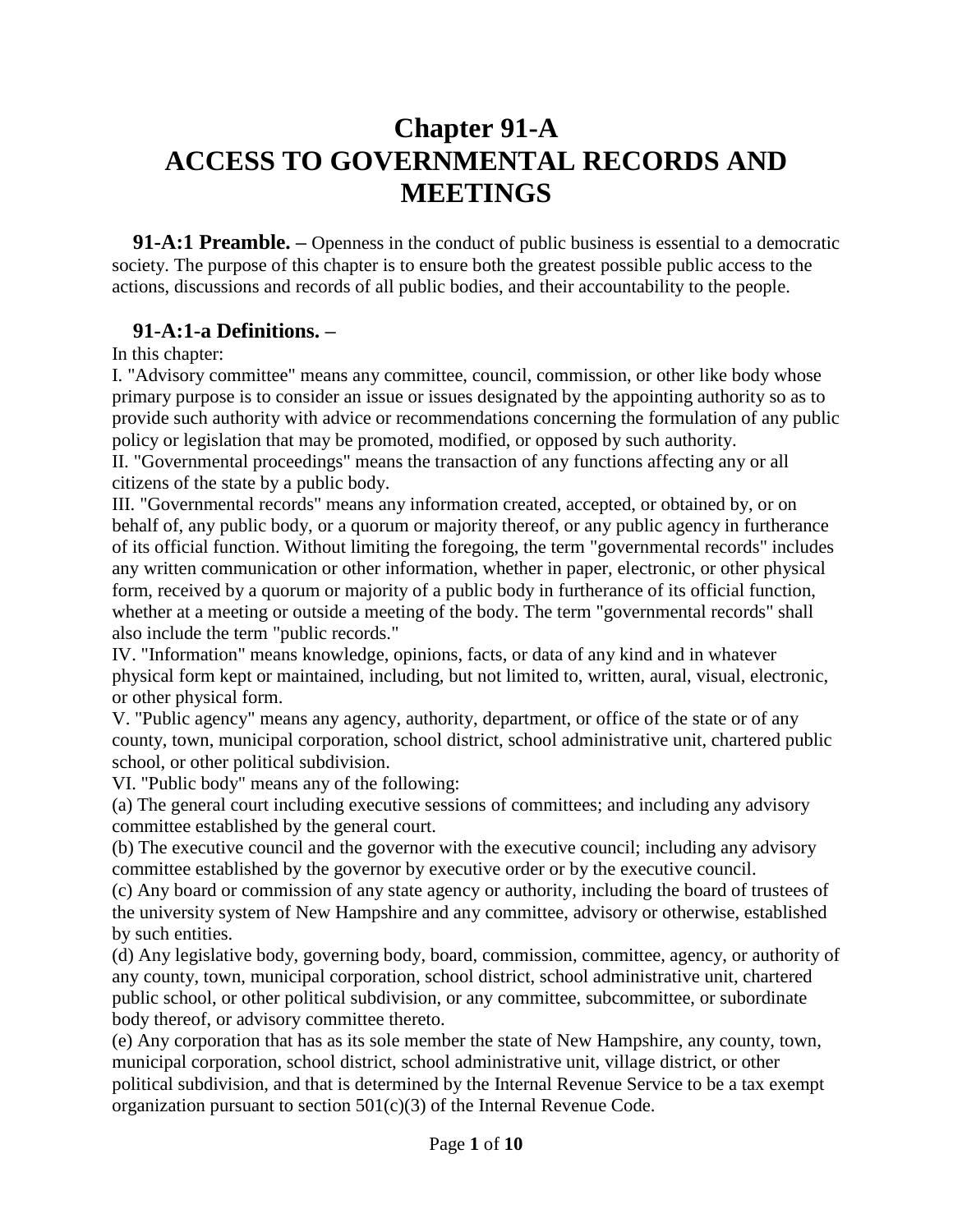#### **91-A:2 Meetings Open to Public. –**

I. For the purpose of this chapter, a "meeting" means the convening of a quorum of the membership of a public body, as defined in RSA 91-A:1-a, VI, or the majority of the members of such public body if the rules of that body define "quorum" as more than a majority of its members, whether in person, by means of telephone or electronic communication, or in any other manner such that all participating members are able to communicate with each other contemporaneously, subject to the provisions set forth in RSA 91-A:2, III, for the purpose of discussing or acting upon a matter or matters over which the public body has supervision, control, jurisdiction, or advisory power. A chance, social, or other encounter not convened for the purpose of discussing or acting upon such matters shall not constitute a meeting if no decisions are made regarding such matters. "Meeting" shall also not include:

(a) Strategy or negotiations with respect to collective bargaining;

(b) Consultation with legal counsel;

(c) A caucus consisting of elected members of a public body of the same political party who were elected on a partisan basis at a state general election or elected on a partisan basis by a town or city which has adopted a partisan ballot system pursuant to RSA 669:12 or RSA 44:2; or (d) Circulation of draft documents which, when finalized, are intended only to formalize decisions previously made in a meeting; provided, that nothing in this subparagraph shall be construed to alter or affect the application of any other section of RSA 91-A to such documents or related communications.

II. Subject to the provisions of RSA 91-A:3, all meetings, whether held in person, by means of telephone or electronic communication, or in any other manner, shall be open to the public. Except for town meetings, school district meetings, and elections, no vote while in open session may be taken by secret ballot. Any person shall be permitted to use recording devices, including, but not limited to, tape recorders, cameras, and videotape equipment, at such meetings. Minutes of all such meetings, including nonpublic sessions, shall include the names of members, persons appearing before the public bodies, and a brief description of the subject matter discussed and final decisions. The names of the members who made or seconded each motion shall be recorded in the minutes. Subject to the provisions of RSA 91-A:3, minutes shall be promptly recorded and open to public inspection not more than 5 business days after the meeting, except as provided in RSA 91-A:6, and shall be treated as permanent records of any public body, or any subordinate body thereof, without exception. Except in an emergency or when there is a meeting of a legislative committee, a notice of the time and place of each such meeting, including a nonpublic session, shall be posted in 2 appropriate places one of which may be the public body's Internet website, if such exists, or shall be printed in a newspaper of general circulation in the city or town at least 24 hours, excluding Sundays and legal holidays, prior to such meetings. An emergency shall mean a situation where immediate undelayed action is deemed to be imperative by the chairman or presiding officer of the public body, who shall post a notice of the time and place of such meeting as soon as practicable, and shall employ whatever further means are reasonably available to inform the public that a meeting is to be held. The minutes of the meeting shall clearly spell out the need for the emergency meeting. When a meeting of a legislative committee is held, publication made pursuant to the rules of the house of representatives or the senate, whichever rules are appropriate, shall be sufficient notice. If the charter of any city or town or guidelines or rules of order of any public body require a broader public access to official meetings and records than herein described, such charter provisions or guidelines or rules of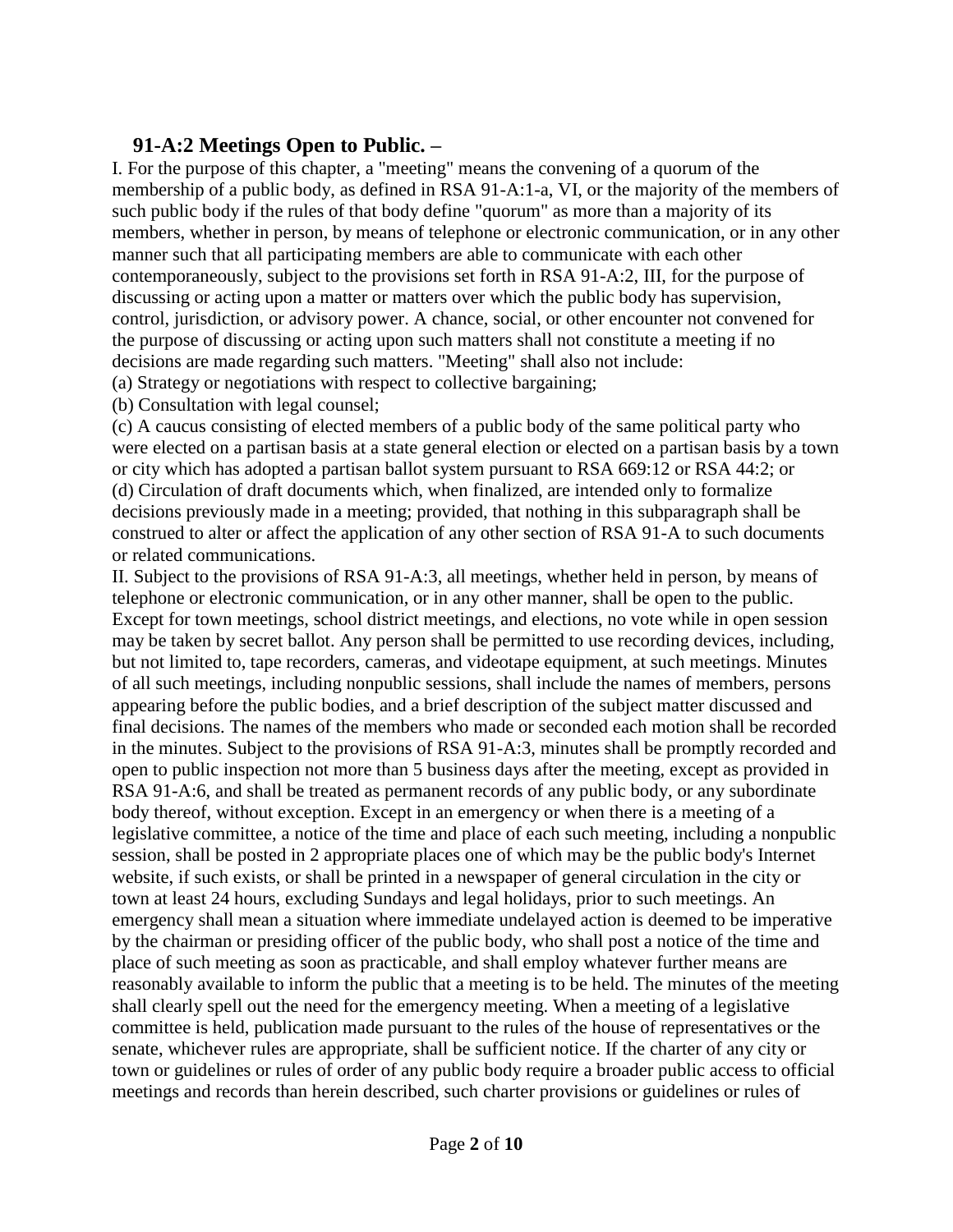order shall take precedence over the requirements of this chapter. For the purposes of this paragraph, a business day means the hours of 8 a.m. to 5 p.m. on Monday through Friday, excluding national and state holidays.

II-a. If a member of the public body believes that any discussion in a meeting of the body, including in a nonpublic session, violates this chapter, the member may object to the discussion. If the public body continues the discussion despite the objection, the objecting member may request that his or her objection be recorded in the minutes and may then continue to participate in the discussion without being subject to the penalties of RSA 91-A:8, IV or V. Upon such a request, the public body shall record the member's objection in its minutes of the meeting. If the objection is to a discussion in nonpublic session, the objection shall also be recorded in the public minutes, but the notation in the public minutes shall include only the member's name, a statement that he or she objected to the discussion in nonpublic session, and a reference to the provision of RSA 91-A:3, II, that was the basis for the discussion.

II-b. (a) If a public body maintains an Internet website or contracts with a third party to maintain an Internet website on its behalf, it shall either post its approved minutes in a consistent and reasonably accessible location on the website or post and maintain a notice on the website stating where the minutes may be reviewed and copies requested.

(b) If a public body chooses to post meeting notices on the body's Internet website, it shall do so in a consistent and reasonably accessible location on the website. If it does not post notices on the website, it shall post and maintain a notice on the website stating where meeting notices are posted.

III. A public body may, but is not required to, allow one or more members of the body to participate in a meeting by electronic or other means of communication for the benefit of the public and the governing body, subject to the provisions of this paragraph.

(a) A member of the public body may participate in a meeting other than by attendance in person at the location of the meeting only when such attendance is not reasonably practical. Any reason that such attendance is not reasonably practical shall be stated in the minutes of the meeting. (b) Except in an emergency, a quorum of the public body shall be physically present at the location specified in the meeting notice as the location of the meeting. For purposes of this subparagraph, an "emergency" means that immediate action is imperative and the physical presence of a quorum is not reasonably practical within the period of time requiring action. The determination that an emergency exists shall be made by the chairman or presiding officer of the public body, and the facts upon which that determination is based shall be included in the minutes of the meeting.

(c) Each part of a meeting required to be open to the public shall be audible or otherwise discernable to the public at the location specified in the meeting notice as the location of the meeting. Each member participating electronically or otherwise must be able to simultaneously hear each other and speak to each other during the meeting, and shall be audible or otherwise discernable to the public in attendance at the meeting's location. Any member participating in such fashion shall identify the persons present in the location from which the member is participating. No meeting shall be conducted by electronic mail or any other form of communication that does not permit the public to hear, read, or otherwise discern meeting discussion contemporaneously at the meeting location specified in the meeting notice. (d) Any meeting held pursuant to the terms of this paragraph shall comply with all of the requirements of this chapter relating to public meetings, and shall not circumvent the spirit and purpose of this chapter as expressed in RSA 91-A:1.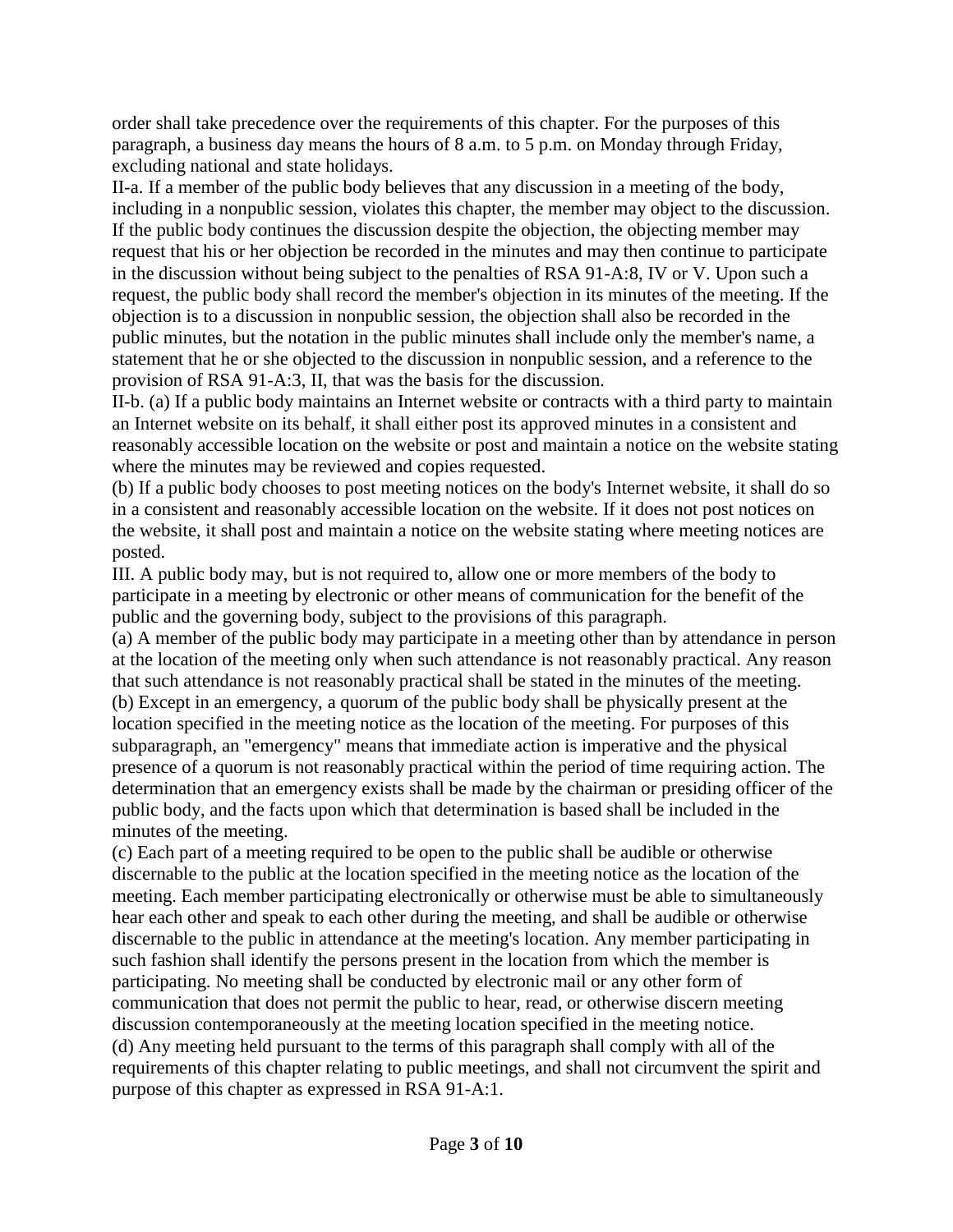(e) A member participating in a meeting by the means described in this paragraph is deemed to be present at the meeting for purposes of voting. All votes taken during such a meeting shall be by roll call vote.

#### **91-A:2-a Communications Outside Meetings. –**

I. Unless exempted from the definition of "meeting" under RSA 91-A:2, I, public bodies shall deliberate on matters over which they have supervision, control, jurisdiction, or advisory power only in meetings held pursuant to and in compliance with the provisions of RSA 91-A:2, II or III. II. Communications outside a meeting, including, but not limited to, sequential communications among members of a public body, shall not be used to circumvent the spirit and purpose of this chapter as expressed in RSA 91-A:1.

## **91-A:2-b Repealed by 2012, 232:14, eff. Dec. 1, 2012. –**

### **91-A:3 Nonpublic Sessions. –**

I. (a) Public bodies shall not meet in nonpublic session, except for one of the purposes set out in paragraph II. No session at which evidence, information, or testimony in any form is received shall be closed to the public, except as provided in paragraph II. No public body may enter nonpublic session, except pursuant to a motion properly made and seconded.

(b) Any motion to enter nonpublic session shall state on its face the specific exemption under paragraph II which is relied upon as foundation for the nonpublic session. The vote on any such motion shall be by roll call, and shall require the affirmative vote of the majority of members present.

(c) All discussions held and decisions made during nonpublic session shall be confined to the matters set out in the motion.

II. Only the following matters shall be considered or acted upon in nonpublic session: (a) The dismissal, promotion, or compensation of any public employee or the disciplining of such employee, or the investigation of any charges against him or her, unless the employee affected (1) has a right to a meeting and (2) requests that the meeting be open, in which case the request shall be granted.

(b) The hiring of any person as a public employee.

(c) Matters which, if discussed in public, would likely affect adversely the reputation of any person, other than a member of the public body itself, unless such person requests an open meeting. This exemption shall extend to any application for assistance or tax abatement or waiver of a fee, fine, or other levy, if based on inability to pay or poverty of the applicant. (d) Consideration of the acquisition, sale, or lease of real or personal property which, if discussed in public, would likely benefit a party or parties whose interests are adverse to those of the general community.

(e) Consideration or negotiation of pending claims or litigation which has been threatened in writing or filed by or against the public body or any subdivision thereof, or by or against any member thereof because of his or her membership in such public body, until the claim or litigation has been fully adjudicated or otherwise settled. Any application filed for tax abatement, pursuant to law, with any body or board shall not constitute a threatened or filed litigation against any public body for the purposes of this subparagraph.

(f) [Repealed.]

(g) Consideration of security-related issues bearing on the immediate safety of security personnel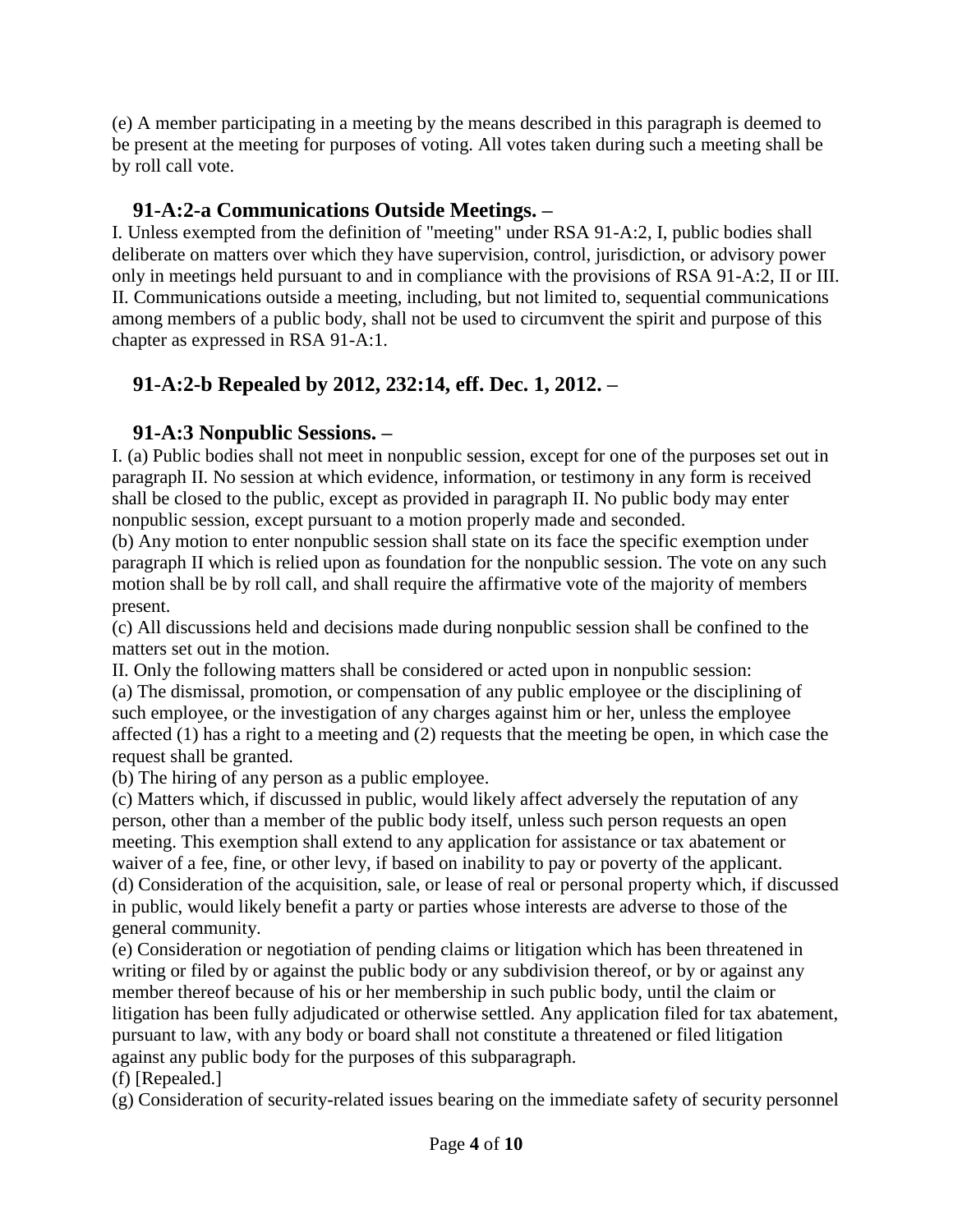or inmates at the county or state correctional facilities by county correctional superintendents or the commissioner of the department of corrections, or their designees.

(h) Consideration of applications by the business finance authority under RSA 162-A:7-10 and 162-A:13, where consideration of an application in public session would cause harm to the applicant or would inhibit full discussion of the application.

(i) Consideration of matters relating to the preparation for and the carrying out of emergency functions, including training to carry out such functions, developed by local or state safety officials that are directly intended to thwart a deliberate act that is intended to result in widespread or severe damage to property or widespread injury or loss of life.

(j) Consideration of confidential, commercial, or financial information that is exempt from public disclosure under RSA 91-A:5, IV in an adjudicative proceeding pursuant to RSA 541 or RSA 541-A.

(k) Consideration by a school board of entering into a student or pupil tuition contract authorized by RSA 194 or RSA 195-A, which, if discussed in public, would likely benefit a party or parties whose interests are adverse to those of the general public or the school district that is considering a contract, including any meeting between the school boards, or committees thereof, involved in the negotiations. A contract negotiated by a school board shall be made public prior to its consideration for approval by a school district, together with minutes of all meetings held in nonpublic session, any proposals or records related to the contract, and any proposal or records involving a school district that did not become a party to the contract, shall be made public. Approval of a contract by a school district shall occur only at a meeting open to the public at which, or after which, the public has had an opportunity to participate.

(l) Consideration of legal advice provided by legal counsel, either in writing or orally, to one or more members of the public body, even where legal counsel is not present.

(m) Consideration of whether to disclose minutes of a nonpublic session due to a change in circumstances under paragraph III. However, any vote on whether to disclose minutes shall take place in public session.

III. Minutes of meetings in nonpublic session shall be kept and the record of all actions shall be promptly made available for public inspection, except as provided in this section. Minutes of such sessions shall record all actions in such a manner that the vote of each member is ascertained and recorded. Minutes and decisions reached in nonpublic session shall be publicly disclosed within 72 hours of the meeting, unless, by recorded vote of 2/3 of the members present taken in public session, it is determined that divulgence of the information likely would affect adversely the reputation of any person other than a member of the public body itself, or render the proposed action ineffective, or pertain to terrorism, more specifically, to matters relating to the preparation for and the carrying out of all emergency functions, developed by local or state safety officials that are directly intended to thwart a deliberate act that is intended to result in widespread or severe damage to property or widespread injury or loss of life. This shall include training to carry out such functions. In the event of such circumstances, information may be withheld until, in the opinion of a majority of members, the aforesaid circumstances no longer apply. For all meetings held in nonpublic session, where the minutes or decisions were determined to not be subject to full public disclosure, a list of such minutes or decisions shall be kept and this list shall be made available as soon as practicable for public disclosure. This list shall identify the public body and include the date and time of the meeting in nonpublic session, the specific exemption under paragraph II on its face which is relied upon as foundation for the nonpublic session, the date of the decision to withhold the minutes or decisions from public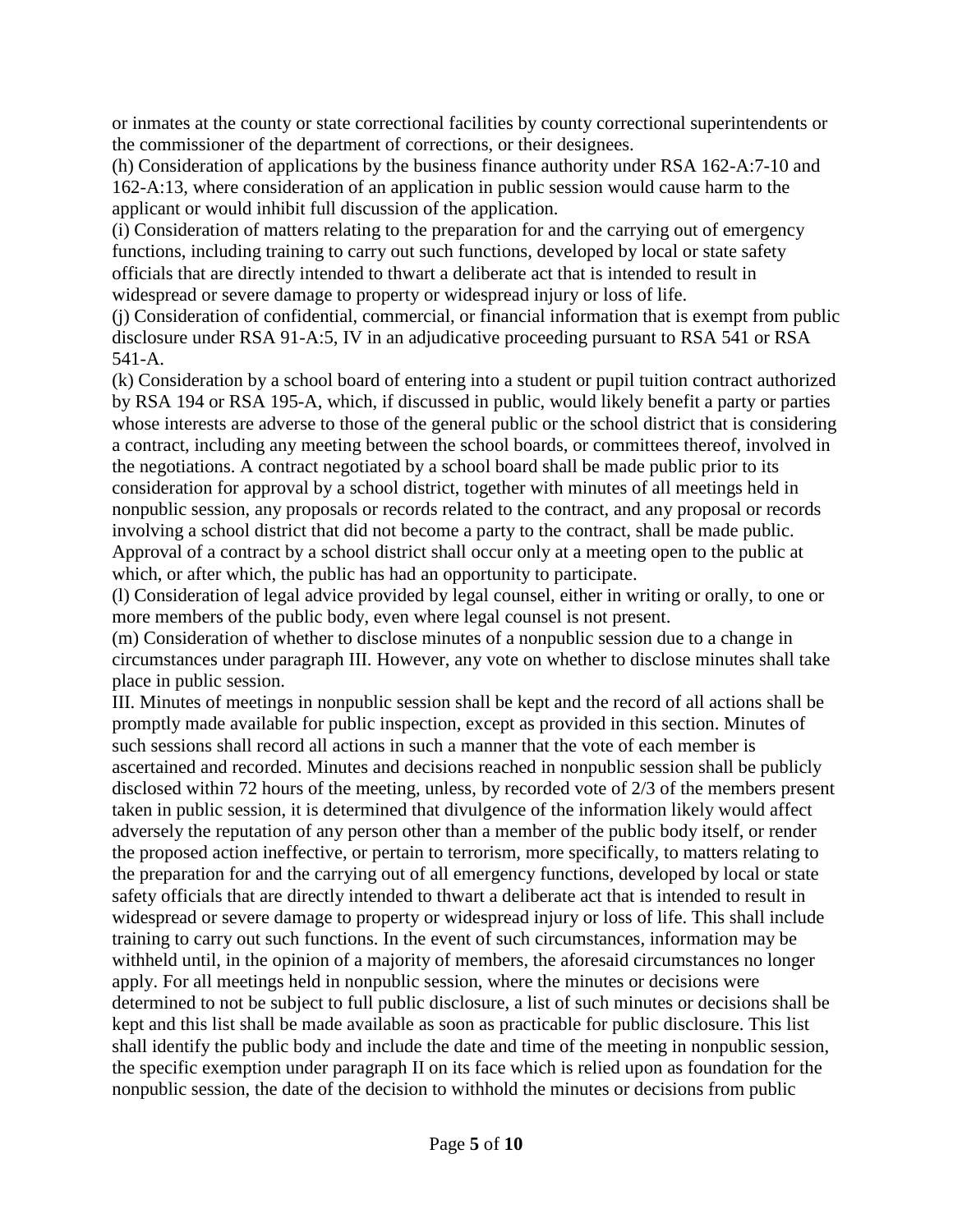disclosure, and the date of any subsequent decision, if any, to make the minutes or decisions available for public disclosure. Minutes related to a discussion held in nonpublic session under subparagraph II(d) shall be made available to the public as soon as practicable after the transaction has closed or the public body has decided not to proceed with the transaction.

## **91-A:4 Minutes and Records Available for Public Inspection. –**

I. Every citizen during the regular or business hours of all public bodies or agencies, and on the regular business premises of such public bodies or agencies, has the right to inspect all governmental records in the possession, custody, or control of such public bodies or agencies, including minutes of meetings of the public bodies, and to copy and make memoranda or abstracts of the records or minutes so inspected, except as otherwise prohibited by statute or RSA 91-A:5. In this section, "to copy" means the reproduction of original records by whatever method, including but not limited to photography, photostatic copy, printing, or electronic or tape recording.

I-a. Records of any payment made to an employee of any public body or agency listed in RSA 91-A:1-a, VI(a)-(d), or to the employee's agent or designee, upon the resignation, discharge, or retirement of the employee, paid in addition to regular salary and accrued vacation, sick, or other leave, shall immediately be made available without alteration for public inspection. All records of payments shall be available for public inspection notwithstanding that the matter may have been considered or acted upon in nonpublic session pursuant to RSA 91-A:3.

II. After the completion of a meeting of a public body, every citizen, during the regular or business hours of such public body, and on the regular business premises of such public body, has the right to inspect all notes, materials, tapes, or other sources used for compiling the minutes of such meetings, and to make memoranda or abstracts or to copy such notes, materials, tapes, or sources inspected, except as otherwise prohibited by statute or RSA 91-A:5.

III. Each public body or agency shall keep and maintain all governmental records in its custody at its regular office or place of business in an accessible place and, if there is no such office or place of business, the governmental records pertaining to such public body or agency shall be kept in an office of the political subdivision in which such public body or agency is located or, in the case of a state agency, in an office designated by the secretary of state.

III-a. Governmental records created or maintained in electronic form shall be kept and maintained for the same retention or archival periods as their paper counterparts. Governmental records in electronic form kept and maintained beyond the applicable retention or archival period shall remain accessible and available in accordance with RSA 91-A:4, III. Methods that may be used to keep and maintain governmental records in electronic form may include, but are not limited to, copying to microfilm or paper or to durable electronic media using standard or common file formats.

III-b. A governmental record in electronic form shall no longer be subject to disclosure pursuant to this section after it has been initially and legally deleted. For purposes of this paragraph, a record in electronic form shall be considered to have been deleted only if it is no longer readily accessible to the public body or agency itself. The mere transfer of an electronic record to a readily accessible "deleted items" folder or similar location on a computer shall not constitute deletion of the record.

IV. (a) Each public body or agency shall, upon request for any governmental record reasonably described, make available for inspection and copying any such governmental record within its files when such records are immediately available for such release.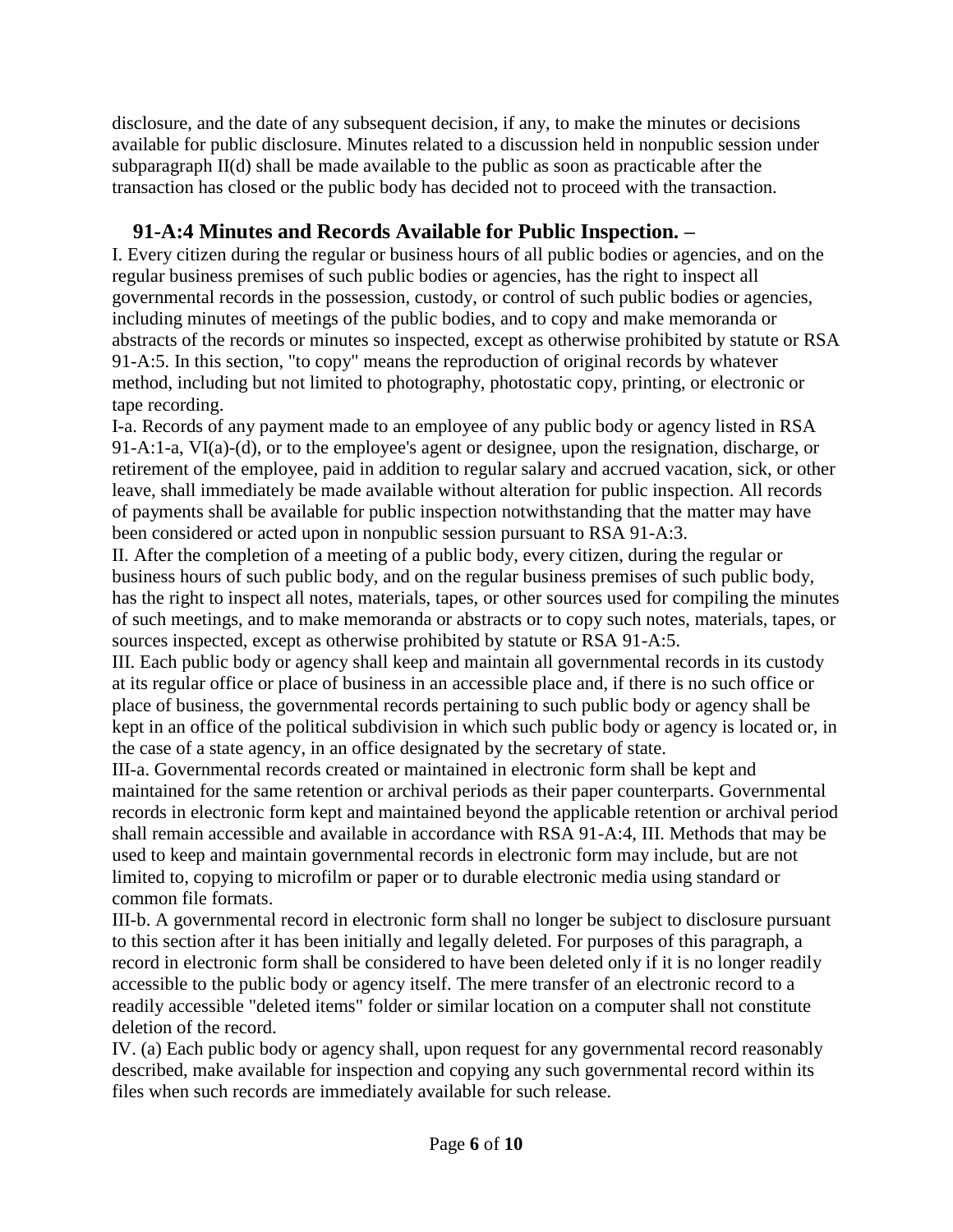(b) If a public body or agency is unable to make a governmental record available for immediate inspection and copying the public body or agency shall, within 5 business days of a request: (1) Make such record available;

(2) Deny the request; or

(3) Provide a written statement of the time reasonably necessary to determine whether the request shall be granted or denied and the reason for the delay.

(c) A public body or agency denying, in whole or part, inspection or copying of any record shall provide a written statement of the specific exemption authorizing the withholding of the record and a brief explanation of how the exemption applies to the record withheld.

(d) If a computer, photocopying machine, or other device maintained for use by a public body or agency is used by the public body or agency to copy the governmental record requested, the person requesting the copy may be charged the actual cost of providing the copy, which cost may be collected by the public body or agency. No cost or fee shall be charged for the inspection or delivery, without copying, of governmental records, whether in paper, electronic, or other form. Nothing in this section shall exempt any person from paying fees otherwise established by law for obtaining copies of governmental records or documents, but if such fee is established for the copy, no additional costs or fees shall be charged.

V. In the same manner as set forth in RSA 91-A:4, IV, any public body or agency which maintains governmental records in electronic format may, in lieu of providing original records, copy governmental records requested to electronic media using standard or common file formats in a manner that does not reveal information which is confidential under this chapter or any other law. If copying to electronic media is not reasonably practicable, or if the person or entity requesting access requests a different method, the public body or agency may provide a printout of governmental records requested, or may use any other means reasonably calculated to comply with the request in light of the purpose of this chapter as expressed in RSA 91-A:1. Access to work papers, personnel data, and other confidential information under RSA 91-A:5, IV shall not be provided.

VI. Every agreement to settle a lawsuit against a governmental unit, threatened lawsuit, or other claim, entered into by any political subdivision or its insurer, shall be kept on file at the municipal clerk's office and made available for public inspection for a period of no less than 10 years from the date of settlement.

VII. Nothing in this chapter shall be construed to require a public body or agency to compile, cross-reference, or assemble information into a form in which it is not already kept or reported by that body or agency.

# **91-A:5 Exemptions. –**

The following governmental records are exempted from the provisions of this chapter: I. Records of grand and petit juries.

I-a. The master jury list as defined in RSA 500-A:1, IV.

II. Records of parole and pardon boards.

III. Personal school records of pupils, including the name of the parent or legal guardian and any specific reasons disclosed to school officials for the objection to the assessment under RSA 193- C:6.

IV. Records pertaining to internal personnel practices; confidential, commercial, or financial information; test questions, scoring keys, and other examination data used to administer a licensing examination, examination for employment, or academic examinations; and personnel,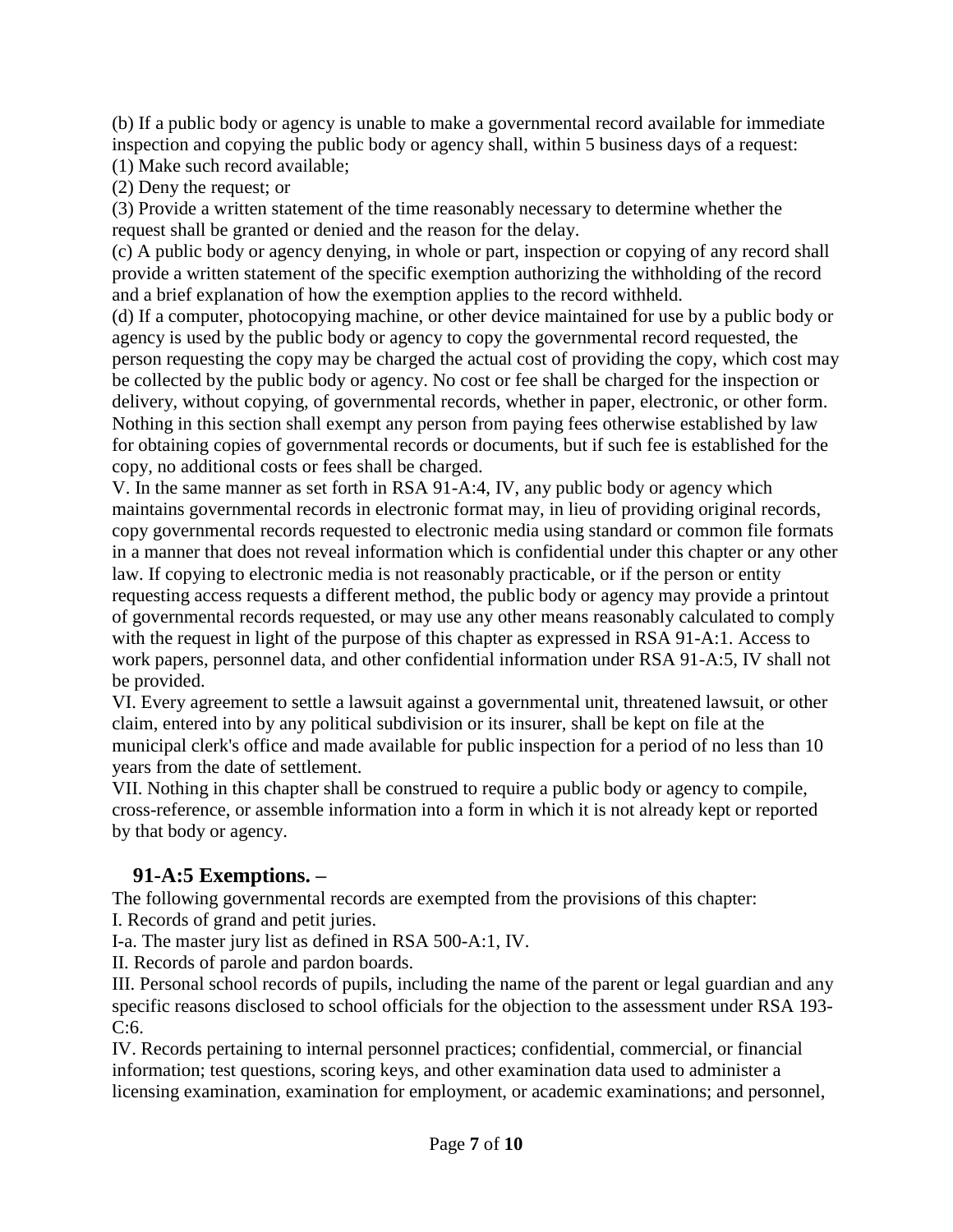medical, welfare, library user, videotape sale or rental, and other files whose disclosure would constitute invasion of privacy. Without otherwise compromising the confidentiality of the files, nothing in this paragraph shall prohibit a public body or agency from releasing information relative to health or safety from investigative files on a limited basis to persons whose health or safety may be affected.

V. Teacher certification records in the department of education, provided that the department shall make available teacher certification status information.

VI. Records pertaining to matters relating to the preparation for and the carrying out of all emergency functions, including training to carry out such functions, developed by local or state safety officials that are directly intended to thwart a deliberate act that is intended to result in widespread or severe damage to property or widespread injury or loss of life.

VII. Unique pupil identification information collected in accordance with RSA 193-E:5. VIII. Any notes or other materials made for personal use that do not have an official purpose, including but not limited to, notes and materials made prior to, during, or after a governmental proceeding.

IX. Preliminary drafts, notes, and memoranda and other documents not in their final form and not disclosed, circulated, or available to a quorum or a majority of the members of a public body. X. Video and audio recordings made by a law enforcement officer using a body-worn camera pursuant to RSA 105-D except where such recordings depict any of the following:

(a) Any restraint or use of force by a law enforcement officer; provided, however, that this exemption shall not include those portions of recordings which constitute an invasion of privacy of any person or which are otherwise exempt from disclosure.

(b) The discharge of a firearm, provided that this exemption shall not include those portions of recordings which constitute an invasion of privacy of any person or which are otherwise exempt from disclosure.

(c) An encounter that results in an arrest for a felony-level offense, provided, however, that this exemption shall not apply to recordings or portions thereof that constitute an invasion of privacy or which are otherwise exempt from disclosure.

XI. Records pertaining to information technology systems, including cyber security plans, vulnerability testing and assessments materials, detailed network diagrams, or other materials, the release of which would make public security details that would aid an attempted security breach or circumvention of law as to the items assessed.

XII. Records protected under the attorney-client privilege or the attorney work product doctrine.

 **91-A:5-a Limited Purpose Release. –** Records from non-public sessions under RSA 91- A:3, II(i) or that are exempt under RSA 91-A:5, VI may be released to local or state safety officials. Records released under this section shall be marked "limited purpose release" and shall not be redisclosed by the recipient.

 **91-A:6 Employment Security. –** This chapter shall apply to RSA 282-A, relative to employment security; however, in addition to the exemptions under RSA 91-A:5, the provisions of RSA 282-A:117-123 shall also apply; this provision shall be administered and construed in the spirit of that section, and the exemptions from the provisions of this chapter shall include anything exempt from public inspection under RSA 282-A:117-123 together with all records and data developed from RSA 282-A:117-123.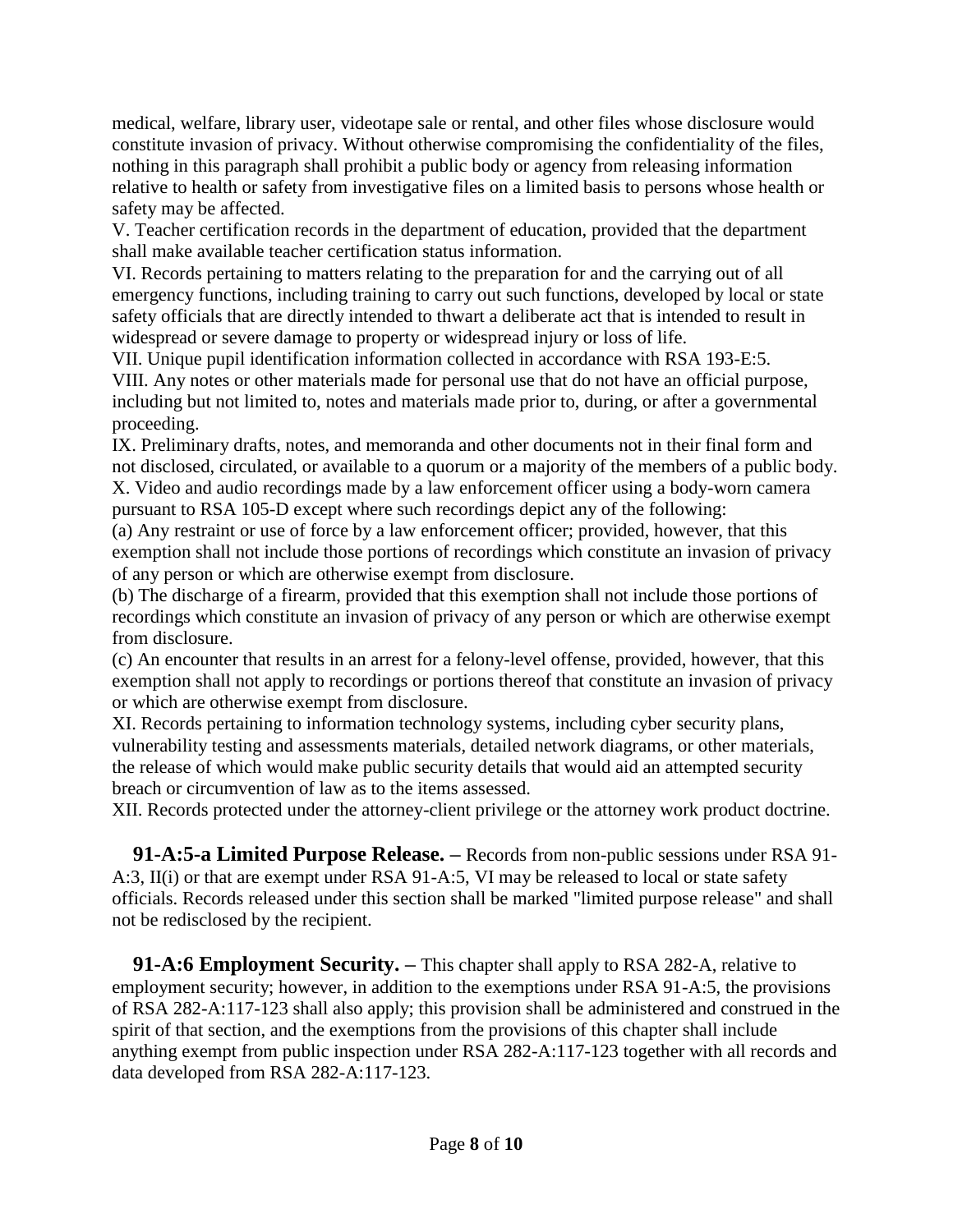**91-A:7 Violation. –** Any person aggrieved by a violation of this chapter may petition the superior court for injunctive relief. In order to satisfy the purposes of this chapter, the courts shall give proceedings under this chapter high priority on the court calendar. Such a petitioner may appear with or without counsel. The petition shall be deemed sufficient if it states facts constituting a violation of this chapter, and may be filed by the petitioner or his or her counsel with the clerk of court or any justice thereof. Thereupon the clerk of court or any justice shall order service by copy of the petition on the person or persons charged. Subject to objection by either party, all documents filed with the petition and any response thereto shall be considered as evidence by the court. All documents submitted shall be provided to the opposing party prior to a hearing on the merits. When any justice shall find that time probably is of the essence, he or she may order notice by any reasonable means, and he or she shall have authority to issue an order ex parte when he or she shall reasonably deem such an order necessary to insure compliance with the provisions of this chapter.

#### **91-A:8 Remedies. –**

I. If any public body or public agency or officer, employee, or other official thereof, violates any provisions of this chapter, such public body or public agency shall be liable for reasonable attorney's fees and costs incurred in a lawsuit under this chapter, provided that the court finds that such lawsuit was necessary in order to enforce compliance with the provisions of this chapter or to address a purposeful violation of this chapter. Fees shall not be awarded unless the court finds that the public body, public agency, or person knew or should have known that the conduct engaged in was in violation of this chapter or if the parties, by agreement, provide that no such fees shall be paid.

II. The court may award attorney's fees to a public body or public agency or employee or member thereof, for having to defend against a lawsuit under the provisions of this chapter, when the court finds that the lawsuit is in bad faith, frivolous, unjust, vexatious, wanton, or oppressive. III. The court may invalidate an action of a public body or public agency taken at a meeting held in violation of the provisions of this chapter, if the circumstances justify such invalidation. IV. If the court finds that an officer, employee, or other official of a public body or public agency has violated any provision of this chapter in bad faith, the court shall impose against such person a civil penalty of not less than \$250 and not more than \$2,000. Upon such finding, such person or persons may also be required to reimburse the public body or public agency for any attorney's fees or costs it paid pursuant to paragraph I. If the person is an officer, employee, or official of the state or of an agency or body of the state, the penalty shall be deposited in the general fund. If the person is an officer, employee, or official of a political subdivision of the state or of an agency or body of a political subdivision of the state, the penalty shall be payable to the political subdivision.

V. The court may also enjoin future violations of this chapter, and may require any officer, employee, or other official of a public body or public agency found to have violated the provisions of this chapter to undergo appropriate remedial training, at such person or person's expense.

## **91-A:8-a Repealed by 2017, 126:2, eff. November 1, 2017. –**

 **91-A:9 Destruction of Certain Information Prohibited. –** A person is guilty of a misdemeanor who knowingly destroys any information with the purpose to prevent such